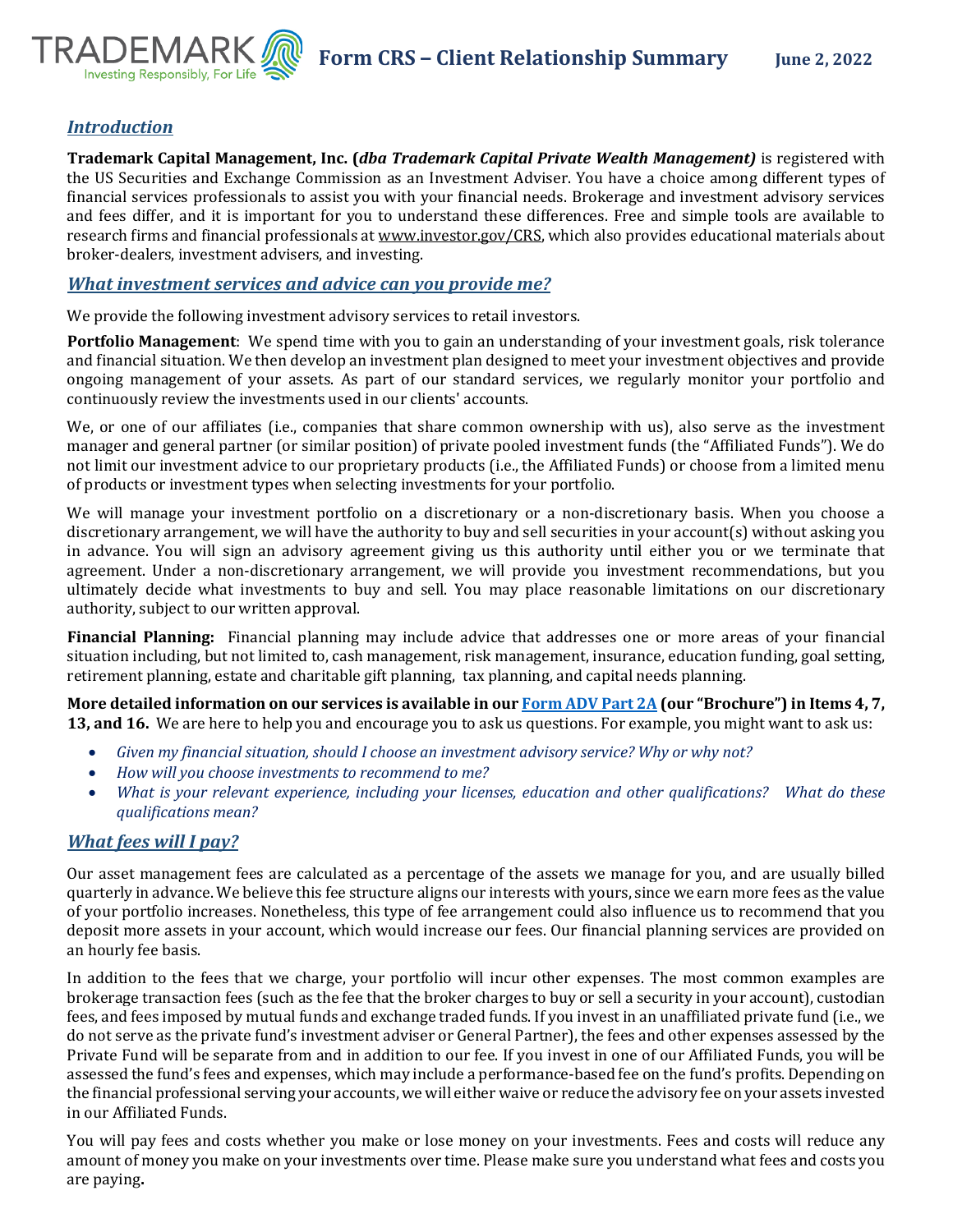**More information is available in our [Form ADV Part 2A](https://adviserinfo.sec.gov/firm/summary/214512) (our "Brochure") in Items 5 and 12**. We are happy to address fee arrangements in more detail with you. For example, you might want to ask:

• *Help me understand how these fees and costs might affect my investments. If I give you \$10,000 to invest, how much will go to fees and costs, and how much will be invested for me?*

# *What are your legal obligations to me when acting as my investment adviser? How else does your firm make money and what conflicts of interest do you have?*

*When we act as your investment adviser,* we have to act in your best interest and not put our interest ahead of yours. At the same time, the way we make money creates some conflicts with your interests. You should understand and ask us about these conflicts because they can affect the investment advice we provide to you. Here are some examples to help you understand what this means.

- If you invest in one or more of our proprietary Affiliated Funds, you will be assessed a management fee by the fund that is a percentage of your assets invested in the fund. Depending on the specific fund, you may also pay a performance fee based on profits. We, or one of our affiliates, receive these fees by virtue of service as the investment adviser and/or general partner of the Affiliated Funds. The receipt of these fees, which may be higher than our typical management fees, could influence us to recommend that you invest in the Affiliated Funds.
- We have agreements with solicitors to refer new clients to us. If a referred client enters into an advisory agreement with us, the solicitor is paid a referral fee. This presents a conflict of interest in that the solicitor has an incentive to recommend us based on the compensation received rather than the quality and cost of our services

#### **More information is available in our [Form ADV Part 2A](https://adviserinfo.sec.gov/firm/summary/214512) (our "Brochure") in Items 10, 11 and 12.** Please ask us:

• *How might your conflicts of interest affect me, and how will you address them?*

## *How do your financial professionals make money?*

Our financial professionals are paid a salary and may also receive a share of client revenue. Financial professionals who are owners of the firm receive their share of corporate distributions based on firm profits. The receipt of compensation based on revenue or profits could influence us to recommend that you increase the assets that we manage.

Certain individuals associated with the firm are also licensed insurance agents and as such, they are entitled to receive commissions or other remuneration on the sale of insurance. A conflict of interest exists in that such individuals may recommend the purchase of insurance products due to the receipt of compensation rather than your best interest.

## *Do you or your financial professionals have a legal or disciplinary history?*

No. We encourage you to visi[t www.Investor.gov/CRS](http://www.investor.gov/CRS) for a free and simple search tool to research us and our financial professionals. You might want to ask us:

• *As a financial professional, do you have any disciplinary history? For what type of conduct?* 

## *Additional information*

Please refer to our Brochure for more details on our investment advisory services and other topics. Please call us at (706) 534-2351 or joe.ezernack@trademarkcapital.com to request up-to-date information and a copy of the Client Relationship Summary and/or Brochure. We encourage you to ask:

• *Who is my primary contact person? Is he or she a representative of an investment adviser or broker dealer? Who can I talk to if I have concerns about how this person is treating me?*